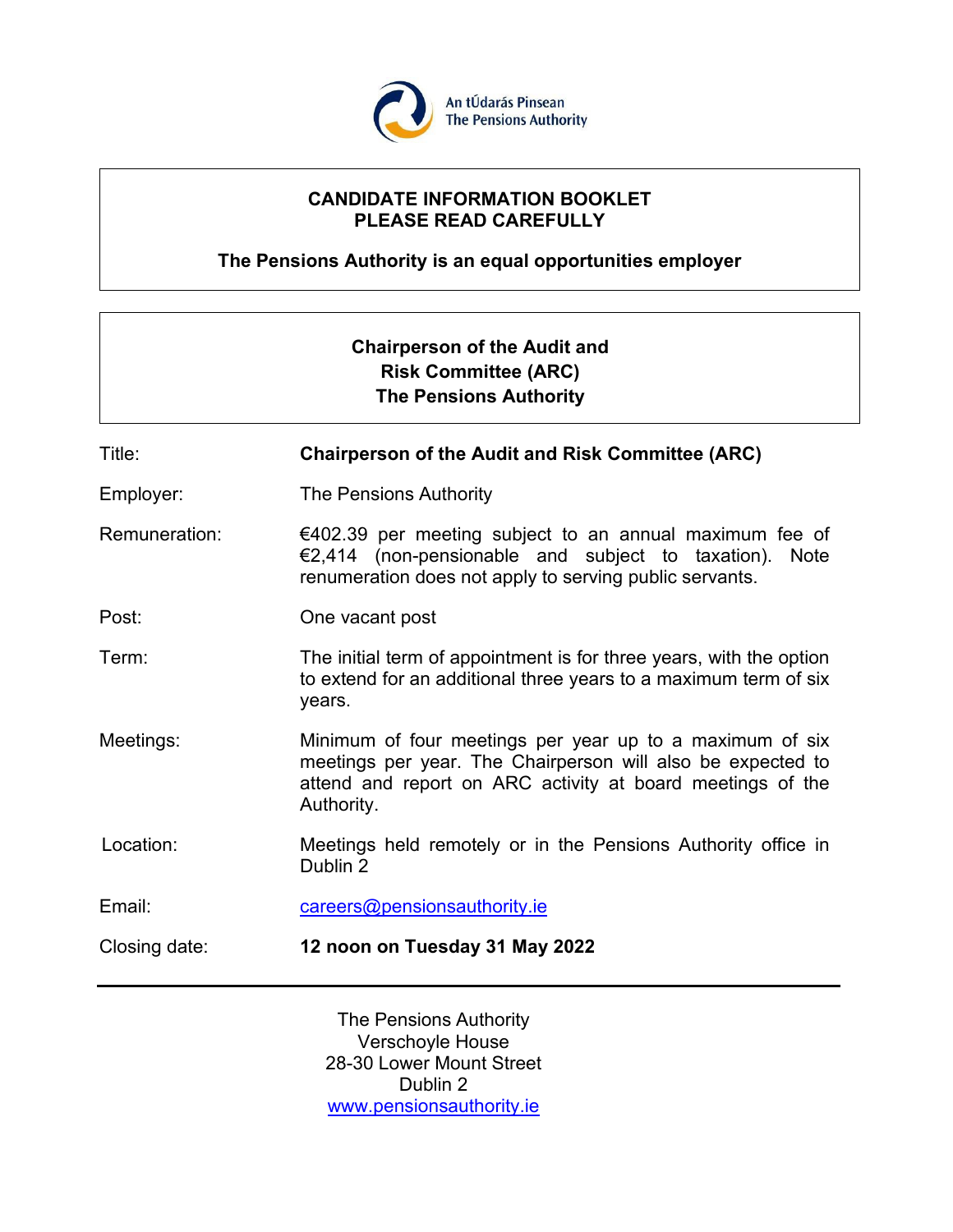# **The Pensions Authority**

The Pensions Authority is a statutory body established under the Pensions Act 1990. The Authority supervises compliance with the Pensions Act by scheme trustees, Personal Retirement Saving Account (PRSA) providers, Registered Administrators, and employers. Additionally, the Authority is responsible for advising the Minister for Social Protection on pension matters generally.

Further information about the Authority and [the work we do](https://www.pensionsauthority.ie/en/About_Us) can be found on our website [www.pensionsauthority.ie](http://www.pensionsauthority.ie/)

## **Day-to-day work of the Authority**

The day-to-day work of the Authority is carried out by our 90 employees working together in eight Units as follows:

- Supervision and Enforcement,
- Technical,
- Policy,
- $\bullet$  IT.
- Data,
- Legal,
- Programme Management Office,
- Operations.

Further information about the work of each Unit can be found on our website in the [About](https://www.pensionsauthority.ie/en/About_Us/Organisational_structure/) Us section.

#### **The role of the Audit and Risk Committee**

The ARC is part of the control environment tasked with providing independent advice to the Authority on matters including the suitability and robustness of the organisation's internal control, internal audit, risk management, governance systems procedures and the reliability of financial reporting.

The ARC is independent of the day-to-day financial management of the organisation which is the responsibility of the Executive. In particular, the ARC independently monitors the internal control systems including audit activities.

The ARC consists of four members: an independent Chairperson, an independent nonexecutive member, a representative of the Department of Social Protection, and a representative of the Department of Finance.

The duties of the Audit and Risk Committee are set out in the ARC Charter in Appendix 1.

The Chairperson of the ARC has particular responsibility for ensuring:

- that the ARC is appropriately resourced;
- the Committee reviews Internal Audit Reports and management responses and ensures that actions are followed up;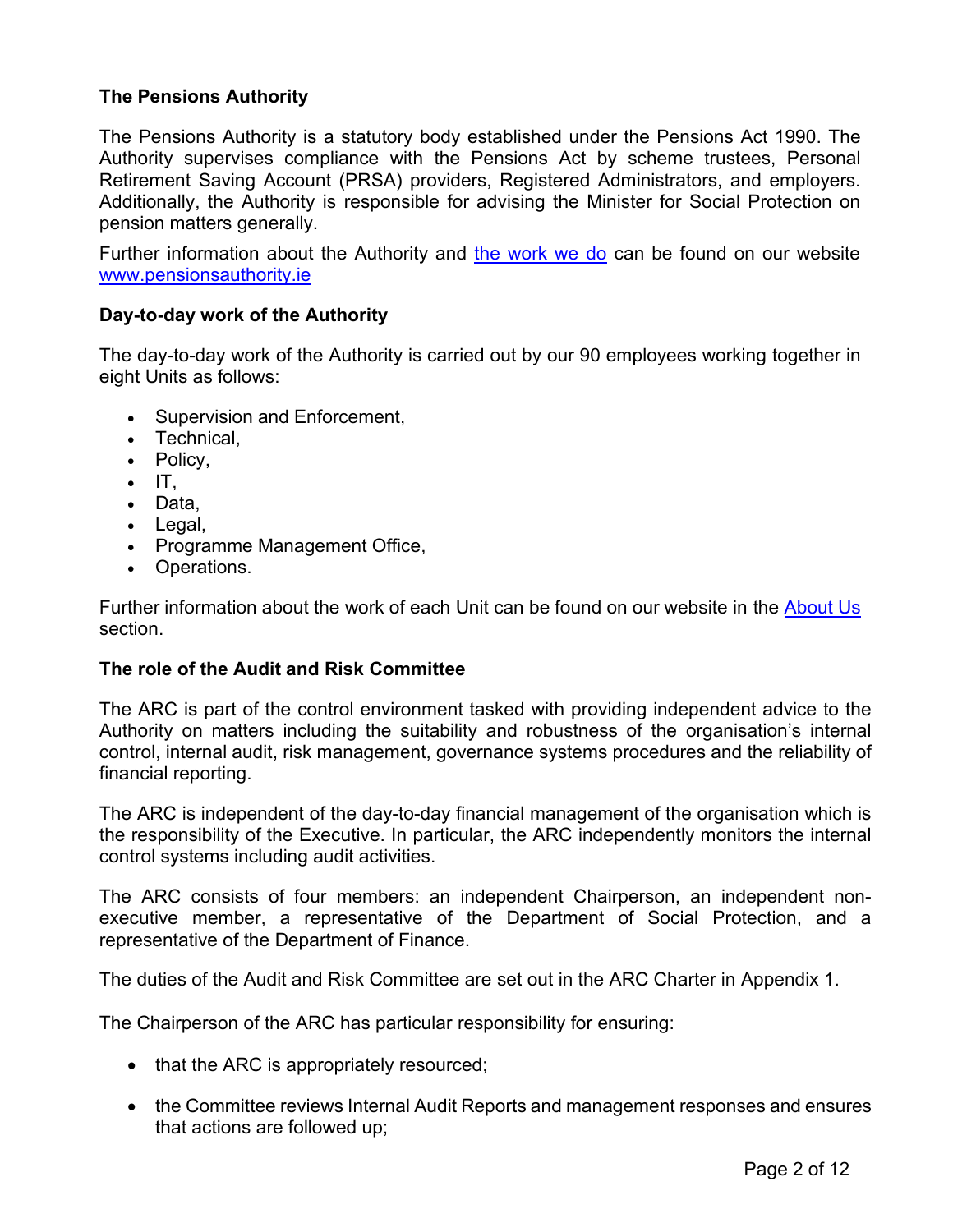- reports to the Committee contain relevant information and are provided at the right time in an appropriate format;
- absent Committee members are briefed on meetings and attendance records are maintained and reviewed annually;
- they report at Board meetings and submit regular written reports to the Board containing relevant information;
- matters arising are reported on at each subsequent meeting; and
- they are involved in the appointment of new Committee members.

## **Essential skills and experience**

Expressions of interest in serving as Chairperson of the ARC are being sought from persons with an appreciation of the role of the Pensions Authority.

Candidates must demonstrate:

- Knowledge and experience of working in a relevant area e.g. pensions industry, finance, risk management, legal or IT;
- An understanding of financial management, risk management, financial control systems and internal audit;
- Relevant experience to effectively discharge the role of chairing the ARC of a Public Body

## **Personal Qualities**

Candidates must have:

- High levels of integrity, ethical standards and professionalism;
- Strong interpersonal skills;
- Sound judgement;
- The ability and willingness to challenge and probe;
- The capacity to chair meetings effectively and efficiently; and
- The time and personal commitment to perform effectively.

## **Desirable requirements**

Although not essential it is desirable that individuals have:

- Non-Executive experience and in particular previous experience as a Chairperson or member of an ARC;
- Private sector experience would be a distinct advantage.

## **Time commitment**

The ARC meets at least four times per year (the number of meetings held in the past 12 months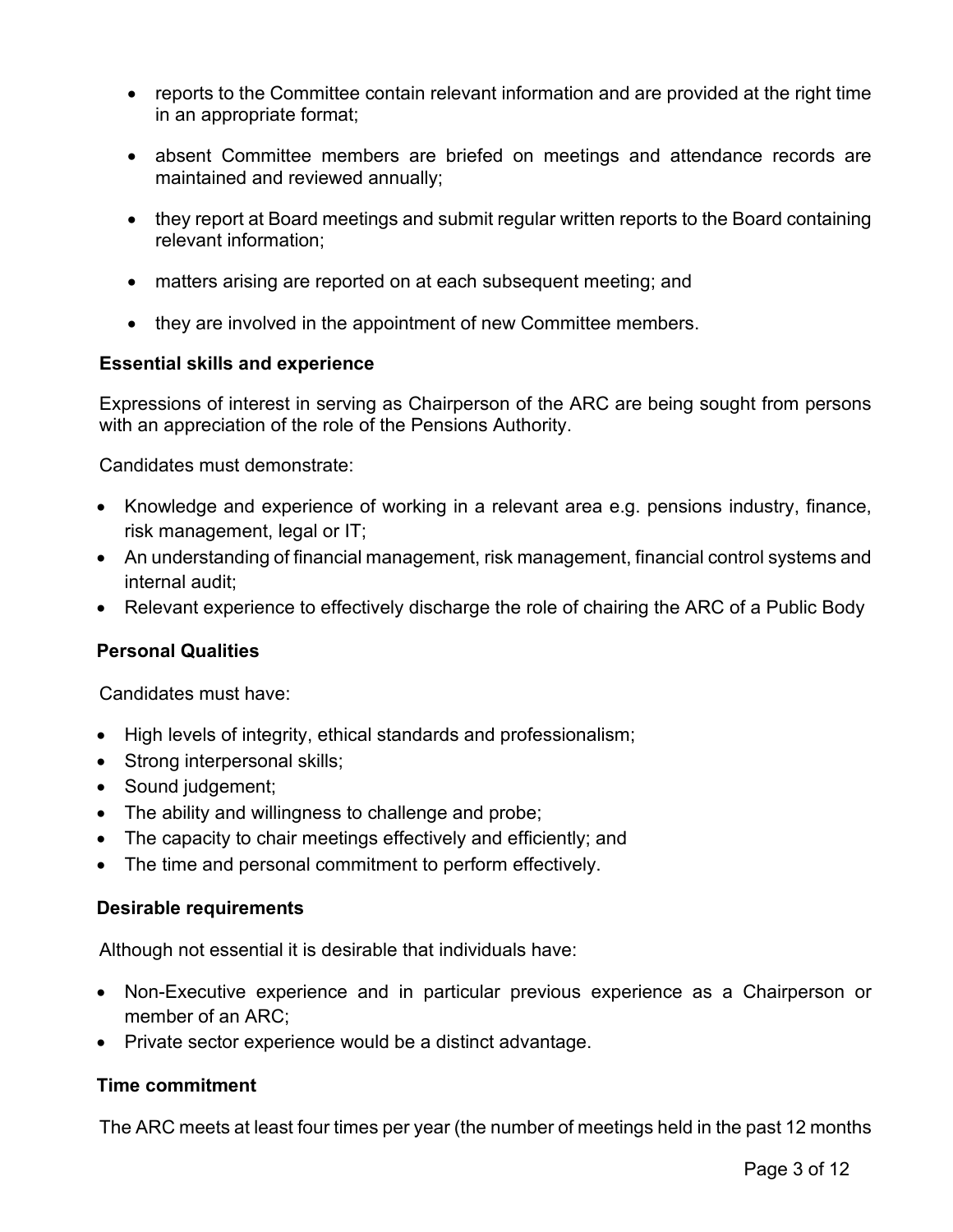was 6) and meetings are normally held during working hours (9.00 am to 5.30 pm Monday to Thursday and 9.00 am to 5.15 pm on Friday). The Chairperson is expected to report to and attend board meetings of the Authority following each ARC meeting.

Meetings are currently held remotely via MS Teams but may also be held at the Pensions Authority's Offices, Verschoyle House, 28-30 Lower Mount Street, Dublin 2. Meetings usually last a maximum of three hours.

## **Remuneration**

Remuneration for the role is €402.39 per meeting subject to an annual maximum fee of €2,414. Fees paid to ARC members are non-pensionable and chargeable to taxation under "Schedule E" and subject to deductions (i.e. PAYE, PRSI and USC as appropriate) at source under the PAYE system. Note renumeration does not apply to serving public servants.

Reimbursement for travelling expenses incurred in the performance of ARC duties will be provided in accordance with the Civil and Public Service travel and subsistence rates and regulations.

## **Submitting your expression of interest**

If you are interested in this position, you must submit your full career details and a cover letter demonstrating how you meet the requirements of this position to [careers@pensionsauthority.ie.](mailto:careers@pensionsauthority.ie) You must also confirm that you do not have any conflicts of interest or legal impediment which would be likely to interfere with your ability to play a full part of the ARC and that you can make yourself available to attend meetings and to carry out the duties of a Chairperson of the ARC.

It is strongly recommended that you do not change your email address or mobile phone number in the course of consideration of expressions of interest, as any correspondence will be through the email address/mobile phone number originally supplied by you.

The closing date and time for receipt of expressions of interest is **12 noon on Tuesday 31 May 2022.** 

## **Assessment Process**

An Assessment Panel (the "Panel") will be convened by the Authority to consider and assess the expressions of interest received on or before the closing time and date.

The Panel will:

- review and discuss the expressions of interest received against the specific identified criteria for the role;
- assess potential appointees further, once they meet the specified appointment criteria, by undertaking any or all of the following steps:
- Consideration of the written applications; and/or
- Meeting/conference call; and/or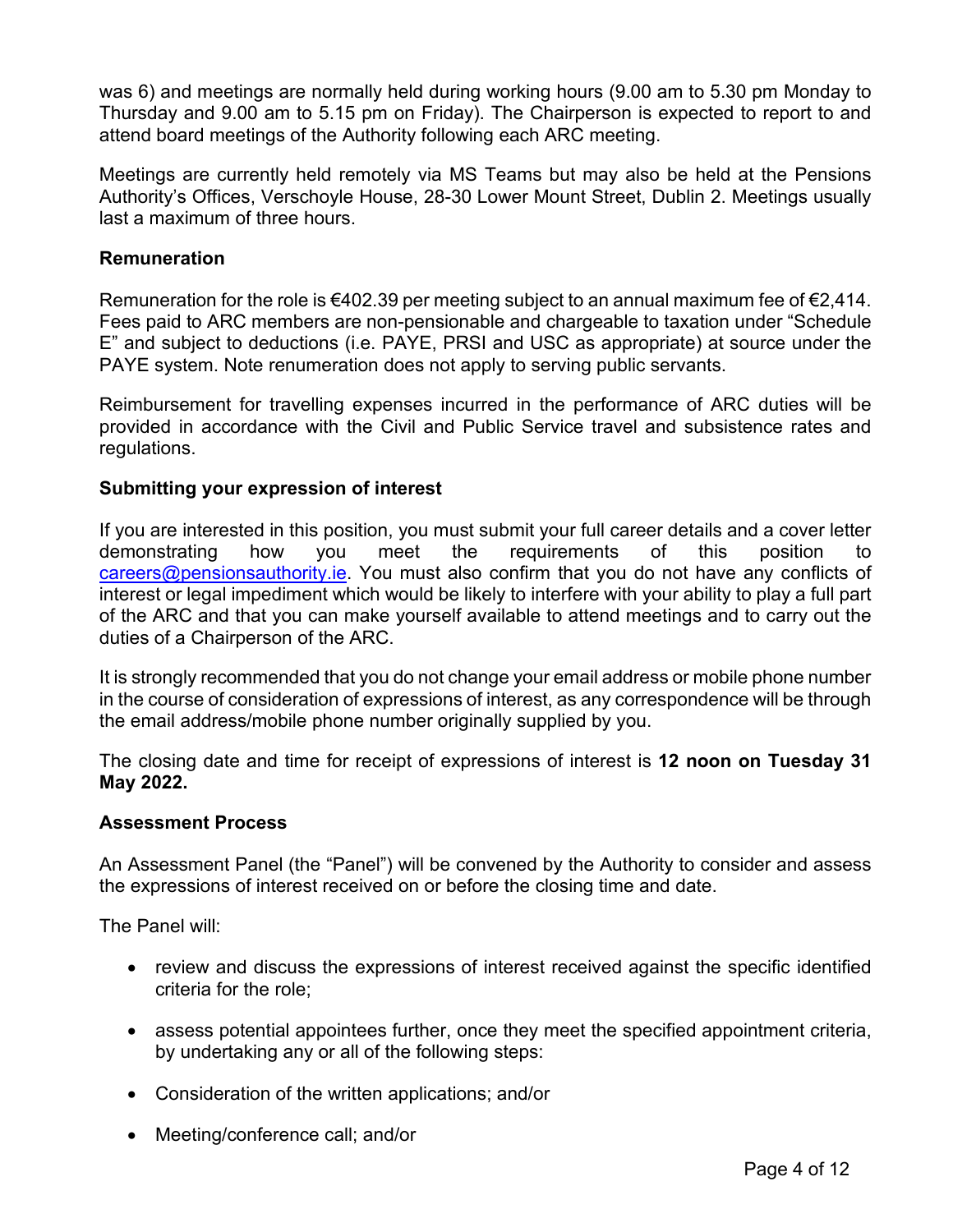- Any other selection method deemed appropriate.
- recommend the strongest candidate, based on the criteria and assessment process, to the Authority for approval.

## **Appointment Process**

The successful candidate will be notified in writing and contacted by the Executive to arrange induction training.

## **Privacy Statement**

Information provided on applications submitted to the Pensions Authority will be processed in line with our [Privacy](https://www.pensionsauthority.ie/en/Privacy_Statement/) Statement. Please click here to review the Pensions Authority's Privacy **[Statement](https://www.pensionsauthority.ie/en/Privacy_Statement/)**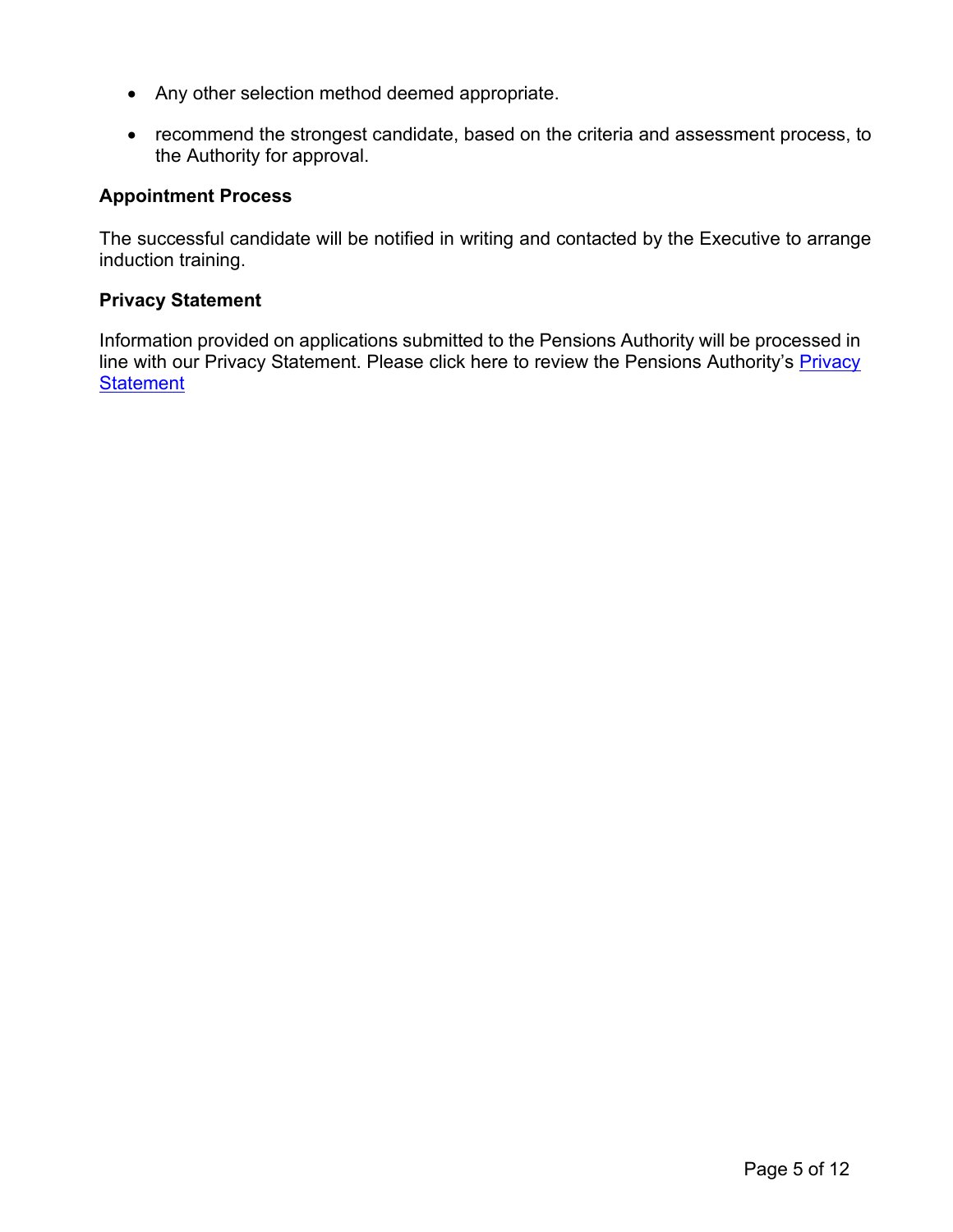# **Audit and Risk Committee Charter**

#### **Overall purpose/objectives**

The Audit and Risk Committee (ARC) is part of the control environment, tasked with providing independent advice to the Authority on matters including the suitability and robustness of the organisation's internal control, internal audit, risk management, governance systems procedures and the reliability of financial reporting.

#### **1. Membership**

- 1.1 Members of the ARC and the Chairperson of the ARC, none of whom shall be a member of the Authority Executive, shall be appointed by the Authority.
- 1.2 The ARC shall comprise at least four members.
- 1.3 Each member of the ARC shall be financially literate and shall have skills and experience appropriate to the Authority's business.
- 1.4 Each member of the ARC shall ensure that he/she is informed with regard to the mandate, business model and business strategy of the Authority.
- 1.5 Each member of the ARC shall ensure that he/she is fully aware of his/her responsibilities under this Charter.
- 1.6 At least one member of the ARC will have recent and relevant financial control and reporting experience and qualifications.
- 1.7 Members of the ARC are appointed for a three-year term, service limited to a maximum of 2 terms.
- 1.8 In the absence of the ARC Chairperson, the remaining members present shall elect one of themselves to chair the meeting.

## **2. Secretary**

The secretary of the ARC shall be a member of the Authority Executive.

#### **3. Quorum**

- 3.1 The quorum necessary for the transaction of business shall be three members.
- 3.2 A duly convened meeting of the ARC at which a quorum is present shall be competent to exercise all or any of the authorities, powers and discretions vested in or exercisable by the ARC.
- 3.3 In exceptional circumstances the quorum can be reduced to two at the discretion of the ARC Chairperson.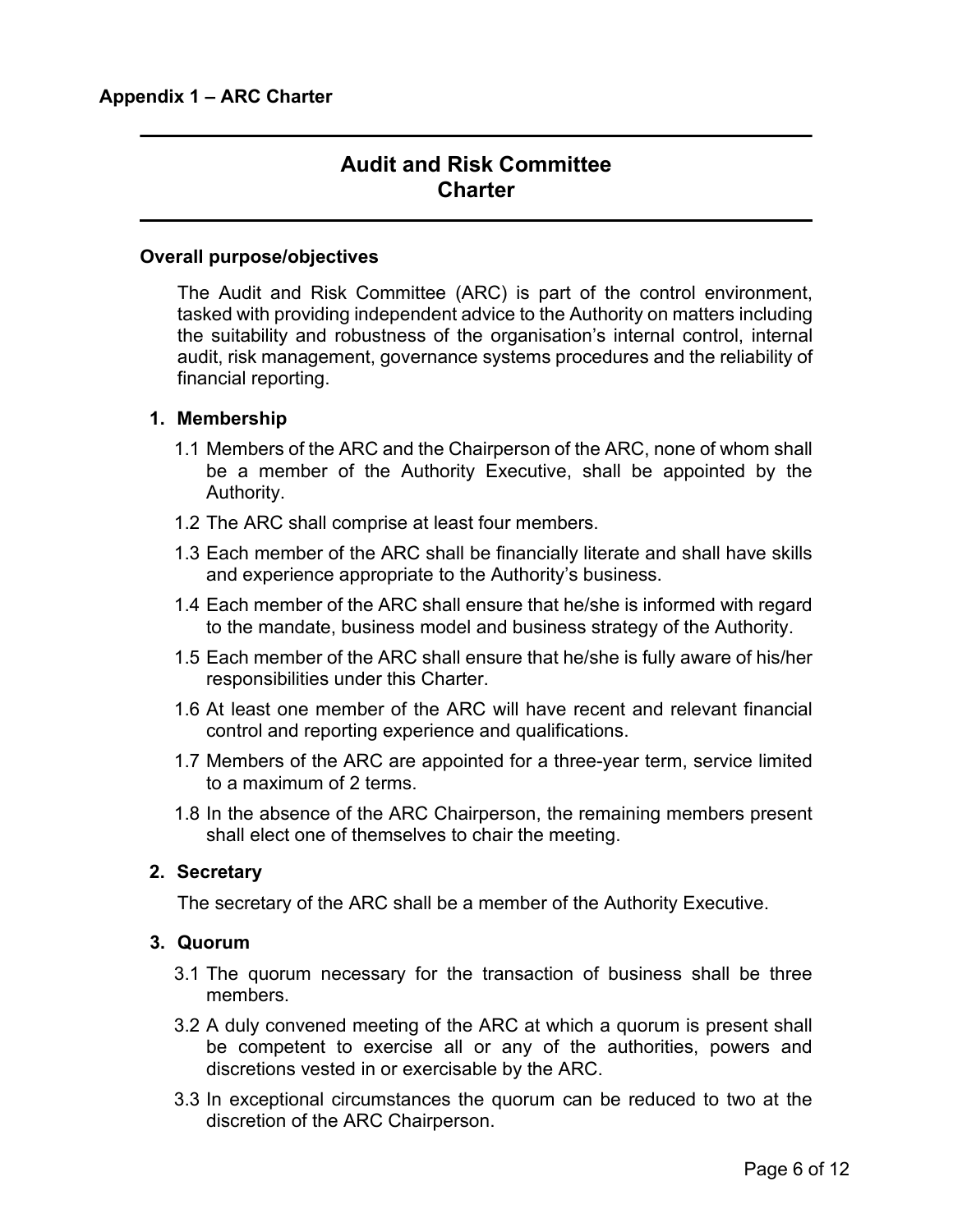

## **4. Meetings**

- 4.1 The ARC shall meet at least four times every year and shall have the ability to convene additional meetings as circumstances require.
- 4.2 Only ARC members, persons invited by the ARC to attend and the Secretary are entitled to attend meetings of the ARC. The ARC may invite such other persons (including the Chairperson of the Authority, the Pensions Regulator, members of the Executive, the internal auditor, etc.) to attend all or part of its meetings as it deems necessary.
- 4.3 The external auditors (i.e. representatives of the Office of the Comptroller & Auditor General) shall be invited to attend meetings of the ARC as necessary and at least annually.
- 4.4 With the approval of the Chairperson, the Secretary shall arrange meetings, circulate the agenda and supporting documentation to the ARC members at a reasonable period in advance of each meeting.
- 4.5 The Secretary will prepare the minutes of meetings, and such minutes shall be circulated promptly to all members of the ARC for their comment before finalisation.
- 4.6 Where a conflict of interest arises in the course of the work of the ARC, the member will bring this to the attention of the Chairperson and, where necessary, leave the room for the duration of the discussion and not take part in any decisions relating to the discussion. A note to this effect will be included in the minutes of the meeting.
- 4.7 The ARC shall meet without the Executive present at each meeting to discuss any relevant matters.

## **5. Reporting responsibilities**

- 5.1 The ARC, through its Chair, shall prepare a report for the Authority after each meeting of the ARC and present this to the following Authority meeting.
- 5.2 The ARC, through its Chair, shall make any recommendations to the Authority it deems appropriate on any area within its remit where it deems action or improvement is needed.
- 5.3 Following the end of each financial year, the ARC, through its Chair, shall formally report to the Authority outlining its activities during the year together with such advice and recommendations as it may deem appropriate. This report shall include an assessment on the work of the Internal Auditors, the supports provided to the ARC and a self-assessment of the ARC's own effectiveness.

## **6. Roles and responsibilities**

#### **6.1 Internal controls and risk management systems**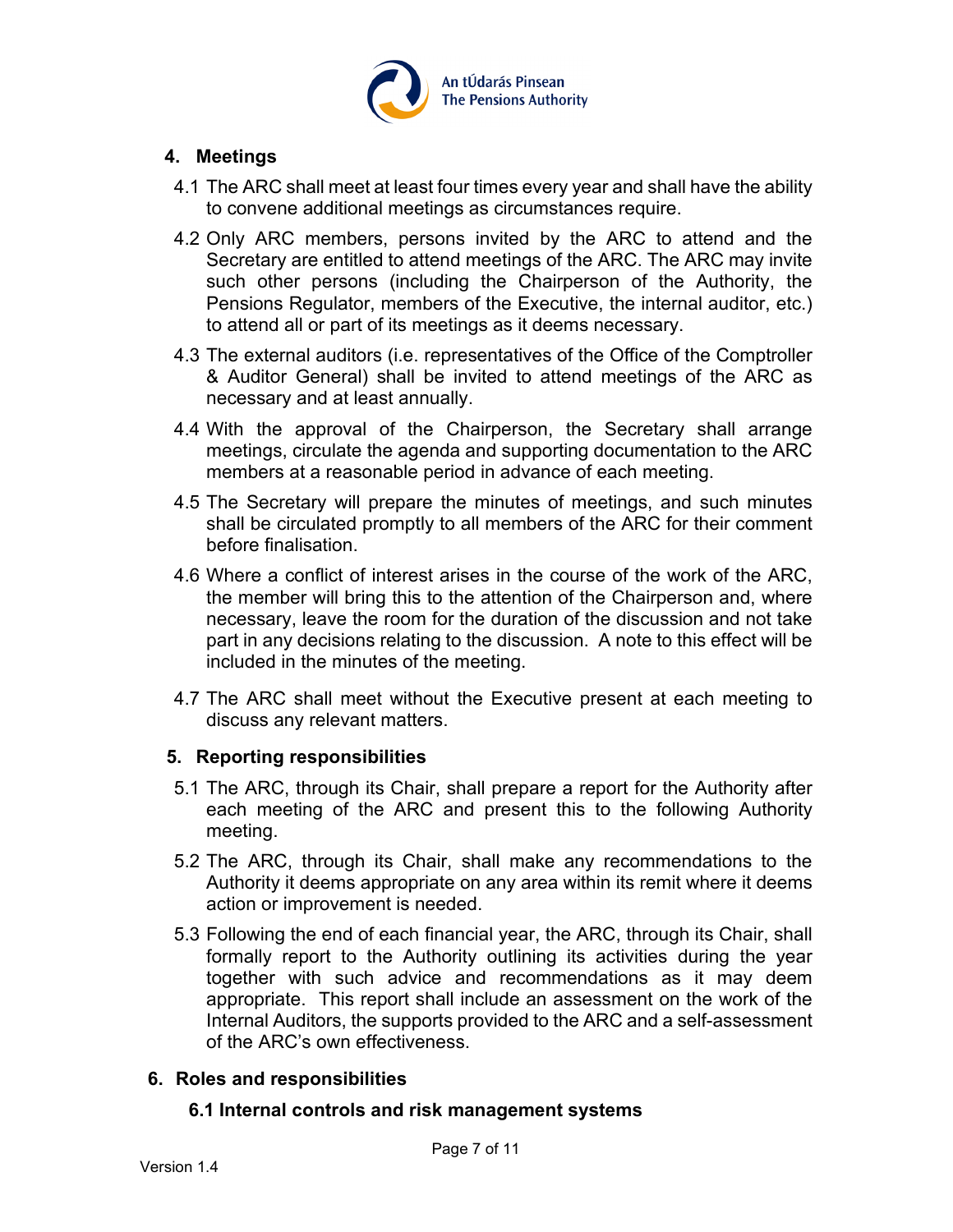

The ARC shall:

- Assess, based on evidence provided by the Authority Executive, whether there is adequate risk awareness and management within the organisation.
- Assess, based on evidence provided by the Authority Executive, whether internal control recommendations made by the internal and external auditors have been implemented by management.
- At each of its four regular meetings, review, consider and comment on a report from the Authority Executive on the handling of major control incidents, "near misses" and lessons learned since the previous meeting.
- Review, consider and comment on, the Register of Risks of the Authority as presented by the Authority Executive on a regular basis.
- Review, consider and comment on the Authority's risk management policy and the risk management processes.
- Review, consider and comment on the controls and processes implemented by management to ensure that the financial statements derived from the underlying financial systems, comply with relevant standards and requirements and are subject to appropriate management review.
- Review and consider and comment to the Authority on the statements to be included in the annual report concerning internal controls and risk management.

## **6.2 Financial reporting**

The ARC shall:

- Review, consider and comment on the systems of control underlying the financial management processes, including reviewing the results of the external and internal audits and reviewing the procedures and practices associated with financial management and budgeting.
- Review significant accounting and reporting issues, including recent professional and regulatory pronouncements, and understand their impact on financial reports.
- Meet with the Authority Executive and external auditors to review the financial statements, the key accounting policies and judgements, and the results of the audit.
- Ensure that significant adjustments, unadjusted differences, disagreements with the Authority Executive and critical accounting policies and practice are discussed with the external auditor.
- Receive and consider management reports in relation to the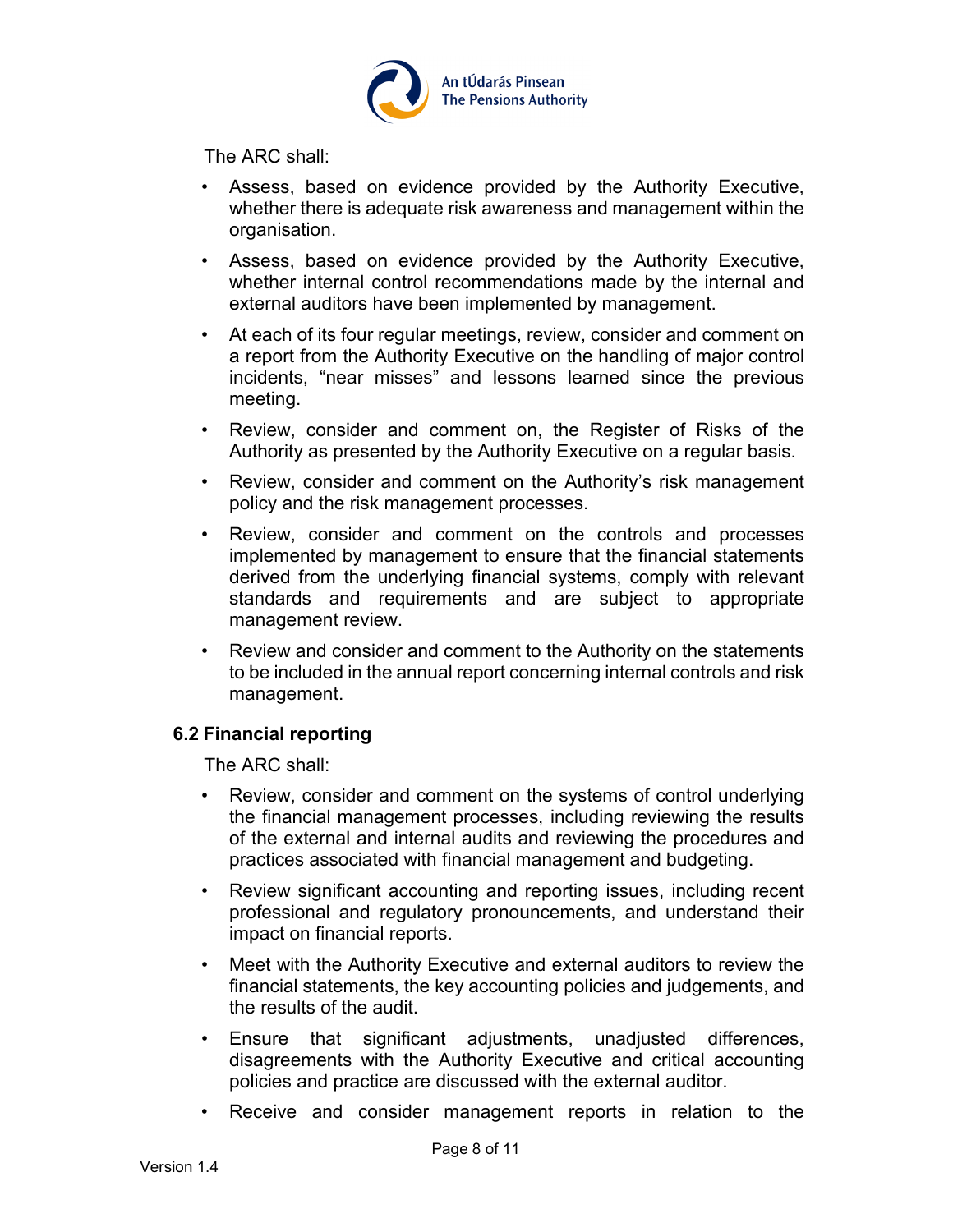

Authority's investments.

- Taking account of public accountability and the special considerations which attach to State bodies in relation to their management and operation, consider whether the annual report and financial statements, taken as a whole, is fair, balanced and understandable and provides the information necessary for an assessment of the State body's financial position and financial performance, business model and strategy.
- Review the Letter of Representation and Governance Statement before issue by the Authority to the external auditor.

#### **6.3 Management accounts, annual budget and fees**

The ARC shall:

- Review, consider and comment on the quarterly, signed-off management accounts, including key non-financial performance indicators, presented at ARC meetings by the Authority Executive.
- Review, consider and comment to the Authority on the annual budget put forward by the Authority Executive, including highlighting any concerns where necessary.
- Review, consider and comment to the Authority on the annual fee recommendation put forward by the Authority Executive, including highlighting any concerns where necessary.

## **6.4 Compliance with laws, regulations and codes**

The ARC shall:

- Review the effectiveness of the system for monitoring compliance with laws, regulations and Codes of Practice for the Governance of State Bodies.
- Review the results of the Authority Executive investigation and followup of any fraudulent acts.
- Review the Authority's whistleblowing and protected disclosure policy and procedures and monitor the number of reports made on a regular basis.
- Obtain regular updates from management regarding any significant non-compliance matters.
- Review and recommend to the Authority any disclosures in the annual report in relation to Authority's compliance with the Code of Practice for the Governance of State Bodies.

## **6.5 Internal audit**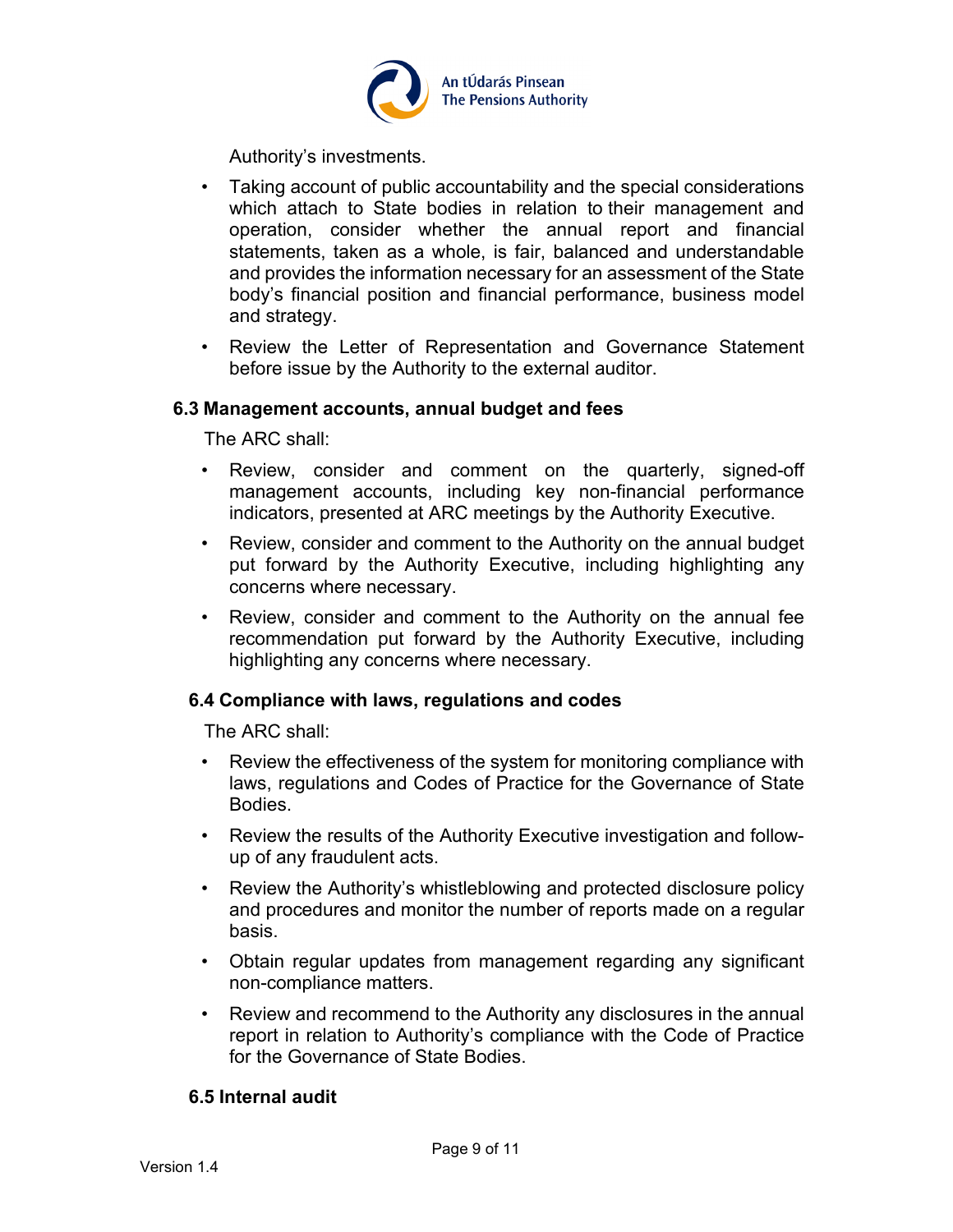

The ARC shall:

- Work with the Authority Executive to develop a proposal to appoint an internal auditor.
- Review consider and comment on the internal audit charter.
- Review and approve the annual internal audit plan in consultation with the Pensions Regulator and the Head of Operations.
- Review promptly all reports on the Authority from the internal auditor.
- Monitor the significant findings, recommendations and judgements made by the internal auditor. Review and discuss management's proposed responses and verify that findings have been appropriately acted upon.

Meet the internal auditor at least once a year, without management being present, to discuss his or her remit and any issues arising from the internal audits carried out.

## **6.6 External audit**

The ARC shall:

- Keep under review the relationship with the Authority's external auditor, the Comptroller & Auditor General.
- Review all significant reports received by the Authority from the external auditors and management's responses thereto and consider the implications of the issues raised.
- Monitor the significant findings, recommendations and judgements made by the external auditor. Review and discuss management's proposed responses and verify that findings have been appropriately acted upon.
- Meet separately with the external auditors at least once a year, without management being present, to discuss any matters that the ARC or the auditors believe should be discussed privately and to ensure that the external auditors have access to the Chairperson of the ARC when required.

# **7. Authority authorisation**

- 7.1 The ARC is authorised by the Authority to carry out the functions as set out in this Charter.
- 7.2 The ARC shall provide independent advice to the Authority Executive who are ultimately responsible for all matters relating to the presentation of financial statements and all issues arising from internal and external audits of the Authority.
- 7.3 The ARC shall have authority to: